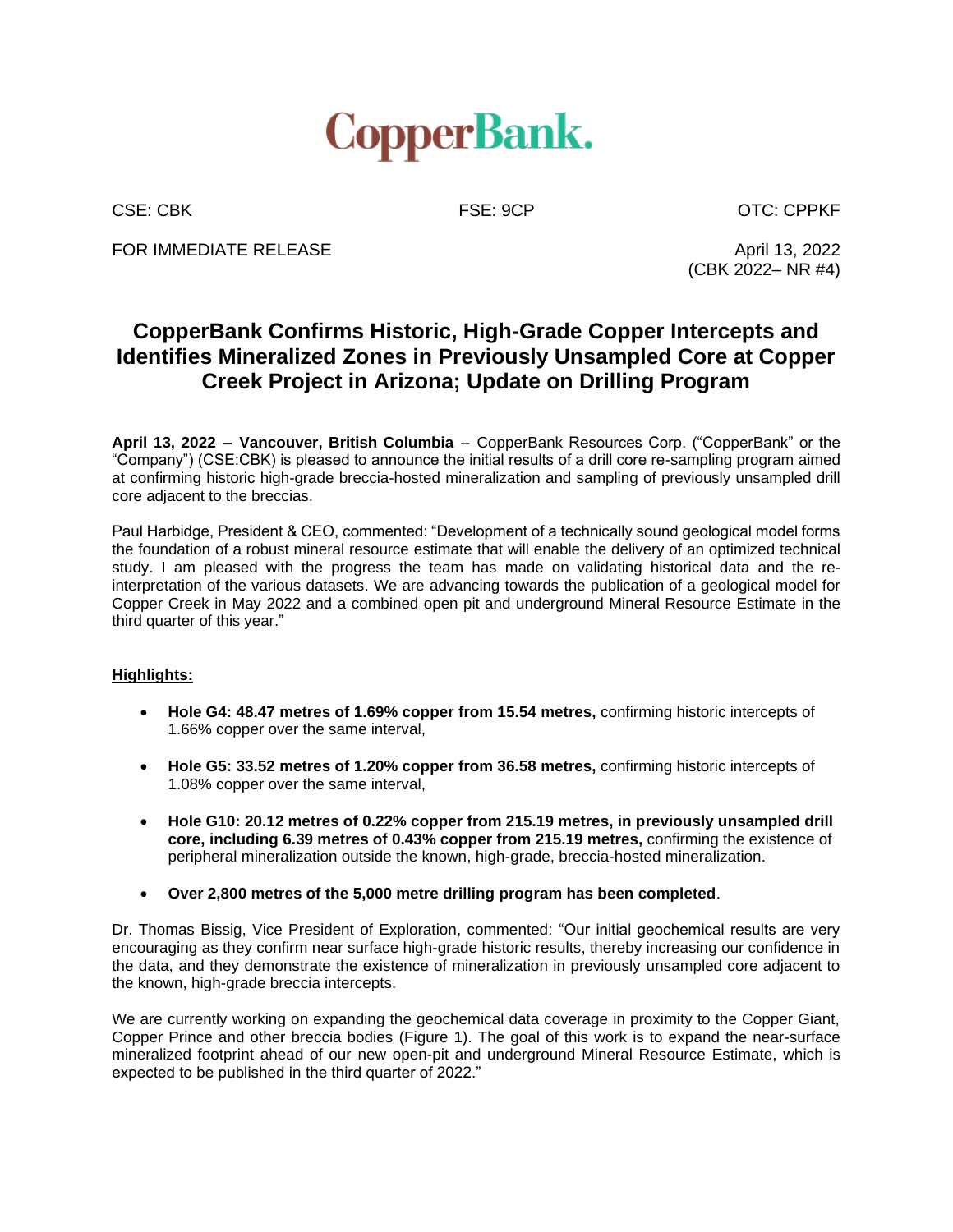### **Discussion of Geology of the Historic Glory Hole Drillholes with the New Results**

The geology of the area is dominated by Paleocene Glory Hole volcanics intruded by the Laramide age Copper Creek Granodiorite, both of which are crosscut by mineralized hydrothermal breccias. Drillholes G4, G5 and G10 were originally drilled by AMT (USA), Inc. in 1997. The results of the recent sampling program are summarized below, as well as in Table 1 and Figure 2:

- Hole G4 was drilled at a dip of 65 degrees due north to a depth of 92.4 metres and intersected Glory Hole volcanics intruded by intensely quartz-sericite altered and quartz-chalcopyrite-pyrite cemented breccia from approximately 36.3 metres to 62.8 metres;
- Hole G5 was drilled at a dip of 80 degrees to azimuth 120 degrees to a depth of 90.5 metres, intersecting Glory Hole volcanics crosscut by intensely quartz-sericite altered and quartzchalcopyrite-pyrite cemented breccia from 17.2 metres to 61.1 metres; and
- Hole G10 was drilled at a dip of 64 degrees to azimuth 245 degrees to a depth of 388.3 metres. The first 162.1 metres intersected Glory Hole volcanics followed by a tectonic breccia to 186.9 metres, after which the dominant lithologies are granodiorite and granodiorite porphyry. Magmatichydrothermal breccia was intersected from 314.3 metres to 340.9 metres depth. Historic sampling only included the intervals from 137.2 metres to 198.1 metres and 274.3 metres to 365.8 metres. The best grades are hosted in the breccia interval, with lower grade mineralization present adjacent to the breccia within granodiorite. Moderate to intense quartz-sericite alteration overprinting potassic alteration characterizes the mineralized intercepts.

### **Update on Phase I Drilling Program**

The 5,000 metre diamond drilling program was designed to test previously undrilled areas between zones of known high-grade breccia mineralization, confirm historic results, obtain geotechnical information needed to advance mine design and planning, provide samples for metallurgical test work, and commence hydrogeological studies (Figure 3).

• Over 2,800 metres has been completed, representing four of the eight planned holes. Three of the completed holes intersected breccias over significant interval lengths between approximately 40 metres and 200 metres, and mineralization has been observed in all drill holes. Assay results remain pending.

#### **Sampling Methodology, Chain of Custody, Quality Control and Quality Assurance**

All sampling was conducted under the supervision of the Company's geologists and the chain of custody from the Project to the independent sample preparation facility, ALS Laboratories in Tucson, AZ, was continuously monitored. The samples were taken as  $\frac{1}{4}$  and  $\frac{1}{2}$  core, as far as possible honoring historic sample intervals (up to 10 feet or 3.05 metres). Samples were crushed, pulverized and sample pulps were analyzed using industry standard analytical methods including a 4-Acid ICP-MS multielement package and an ICP-AES method for high-grade Cu samples. A certified reference sample was inserted every 20<sup>th</sup> sample. Coarse blanks were inserted every  $20<sup>th</sup>$  sample as well. Approximately 5% of the previously unsampled core samples were submitted as field duplicates. On top of internal QA-QC protocol, additional blanks, reference materials and duplicates were inserted by the analytical laboratory according to their procedure. Data verification of the analytical results included a statistical analysis of the standards and blanks that must pass certain parameters for acceptance to ensure accurate and verifiable results.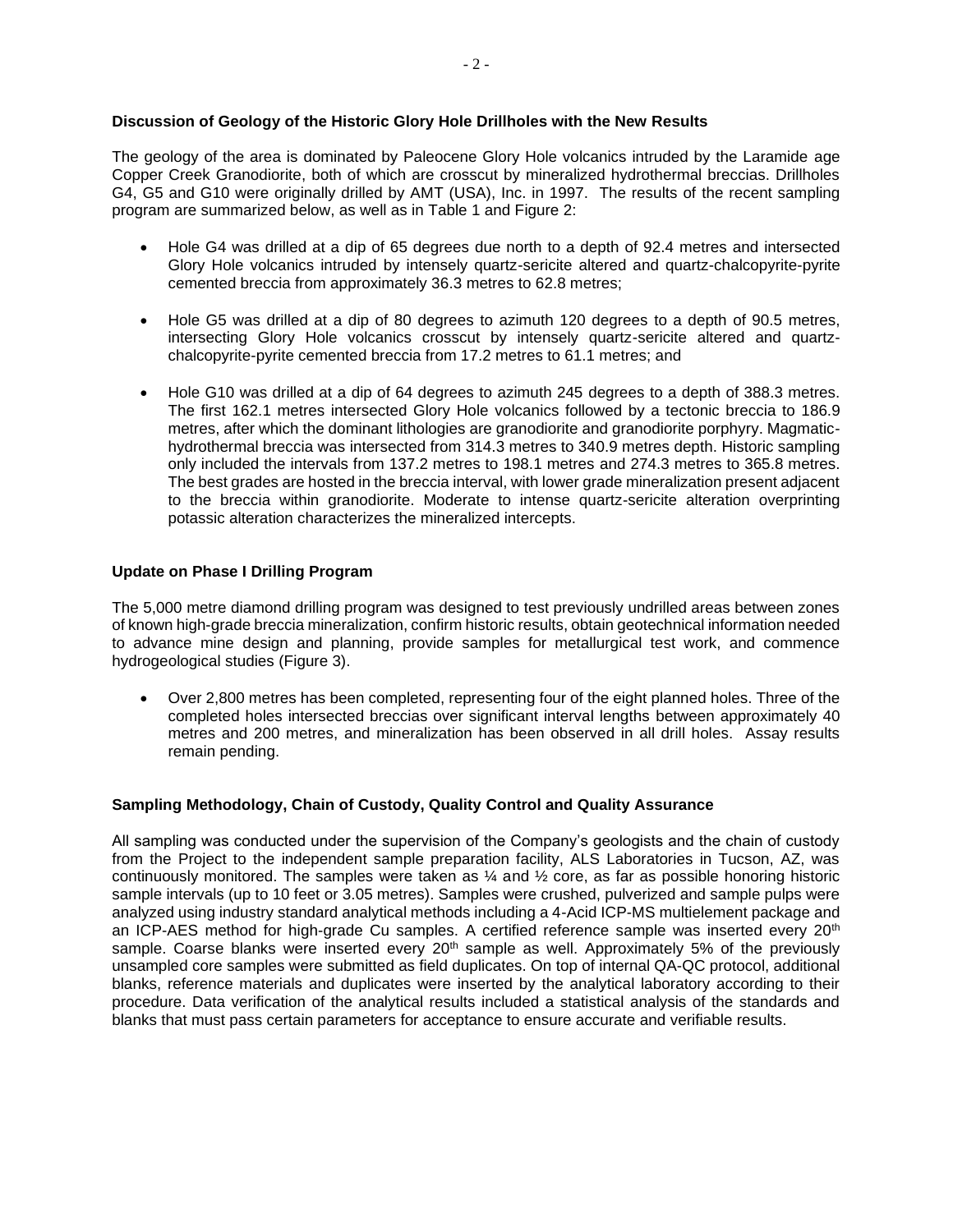### **Qualified Persons**

The technical information in this news release has been reviewed and approved by CopperBank's VP of Exploration, Dr. Thomas Bissig, P.Geo, who is deemed a Qualified Person as defined by National Instrument 43-101.

#### **About CopperBank**

CopperBank is a Canadian exploration company focused on advancing two copper projects in The United States of America. The Company trades on the Canadian Securities Exchange under the symbol "CBK". For additional information please contact:

| Paul Harbidge | President and CEO            |
|---------------|------------------------------|
| <b>Phone</b>  | +1-778-987-2761              |
| E-mail        | pharbidge@copperbankcorp.com |
| Website       | www.copperbankcorp.com       |



*Figure 1: Location Map*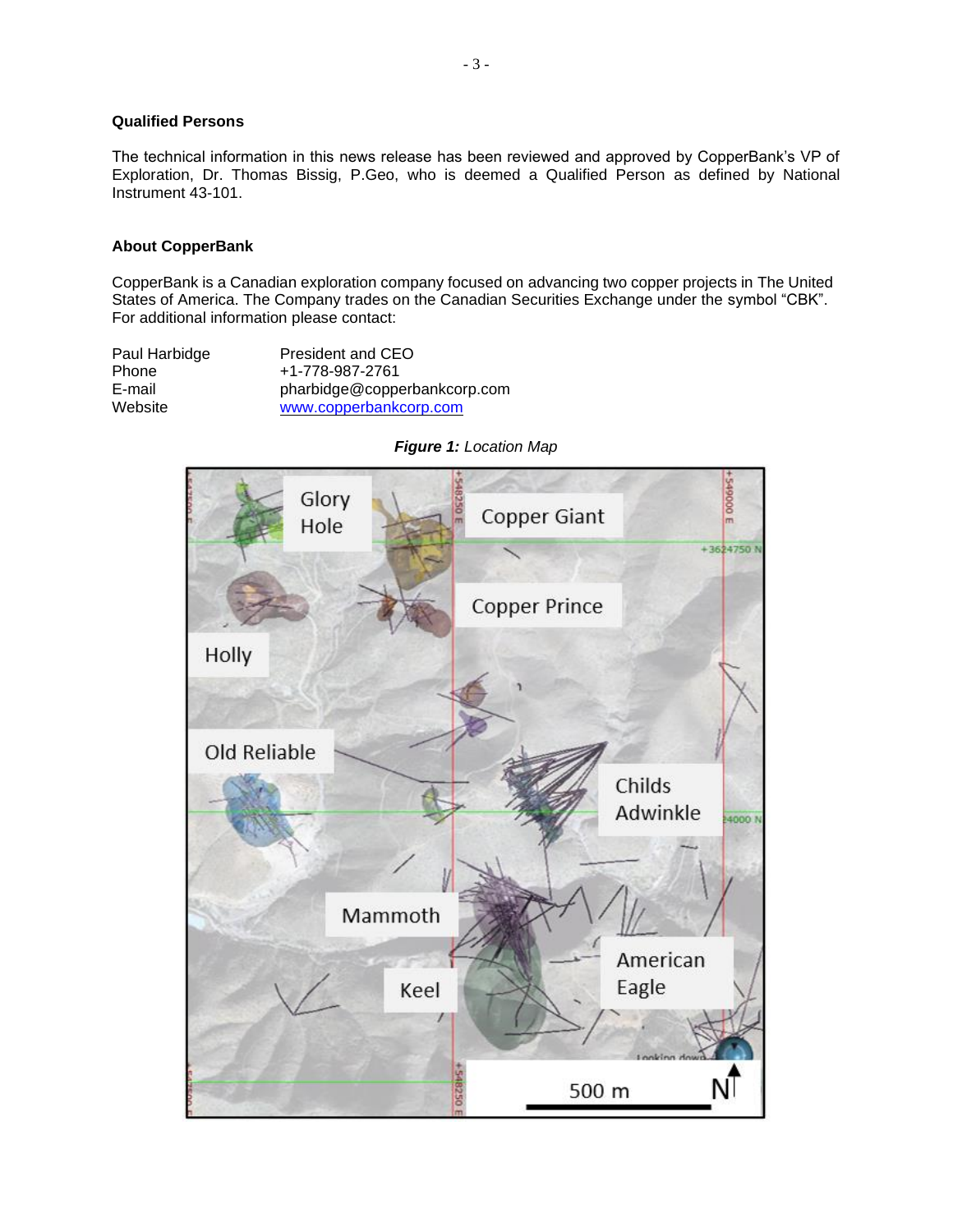

*Figure 2: Long section through Glory Hole Breccia, looking east* 

*Note: Inset shows plan view of the breccia body and the section line. Copper concentrations from resampled and previously unsampled core are shown as bar graphs left of drillhole trace, whereas historic copper values are shown downhole. Other drillhole traces shown as thin black lines.*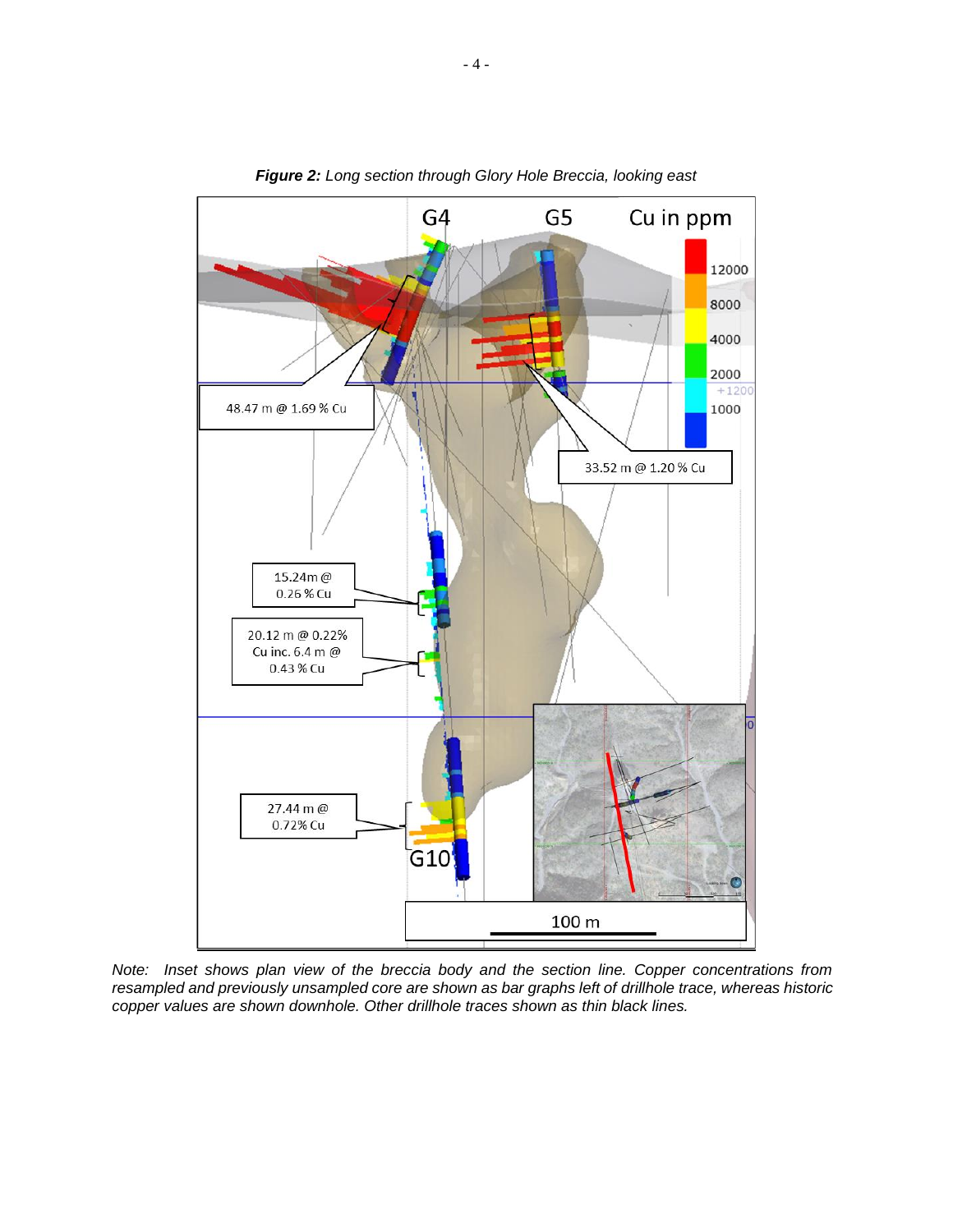

*Figure 3: Plan view of historic block model and current drill hole program*

# *Drill Hole Details*

- *1: From Childs-Adwinkle to Mammoth, N to S – IN PROGRESS*
- *2: Below Glory Hole from NW to SE - COMPLETED*
- *3: From Glory Hole SE towards Copper Prince - COMPLETED*
- *4: Angled NW to SE across Copper Creek to Keel - PENDING*
- *5: From Copper Prince to Copper Giant drilled to N - COMPLETED*
- *6: From Copper Giant to Copper Prince drilled to S - COMPLETED*
- *7: Angled hole to N across American Eagle - PENDING*
- *8: From NE to SW below Old Reliable - PENDING*

| Table 1: Results from Reanalyzing High-Grade Breccia Intercepts and Previously Unsampled Drill Core |  |
|-----------------------------------------------------------------------------------------------------|--|
|-----------------------------------------------------------------------------------------------------|--|

| Hole<br>From<br>ID<br>(m) |        | To     | Length          | Grade (Cu %) |                 | Incl | <b>From</b><br>(m) | To<br>(m) | Length<br>(m) | Grade (Cu %) |      |
|---------------------------|--------|--------|-----------------|--------------|-----------------|------|--------------------|-----------|---------------|--------------|------|
|                           | (m)    | (m)    | <b>Historic</b> | <b>New</b>   | <b>Historic</b> |      |                    |           |               | <b>New</b>   |      |
| G4                        | 15.54  | 64.01  | 48.47           | 1.66         | 1.69            |      |                    |           |               |              |      |
| G <sub>5</sub>            | 36.58  | 70.10  | 33.52           | 1.08         | 1.20            |      |                    |           |               |              |      |
| G10                       | 137.16 | 198.12 | 60.96           | 0.11         | 0.14            |      | 173.74             | 188.98    | 15.24         | 0.20         | 0.26 |
| G10                       | 215.19 | 235.31 | 20.12           | N/A          | 0.22            |      | 215.19             | 221.58    | 6.39          | N/A          | 0.43 |
| G10                       | 274.32 | 365.76 | 91.44           | 0.24         | 0.26            |      | 313.94             | 341.38    | 27.44         | 0.68         | 0.72 |